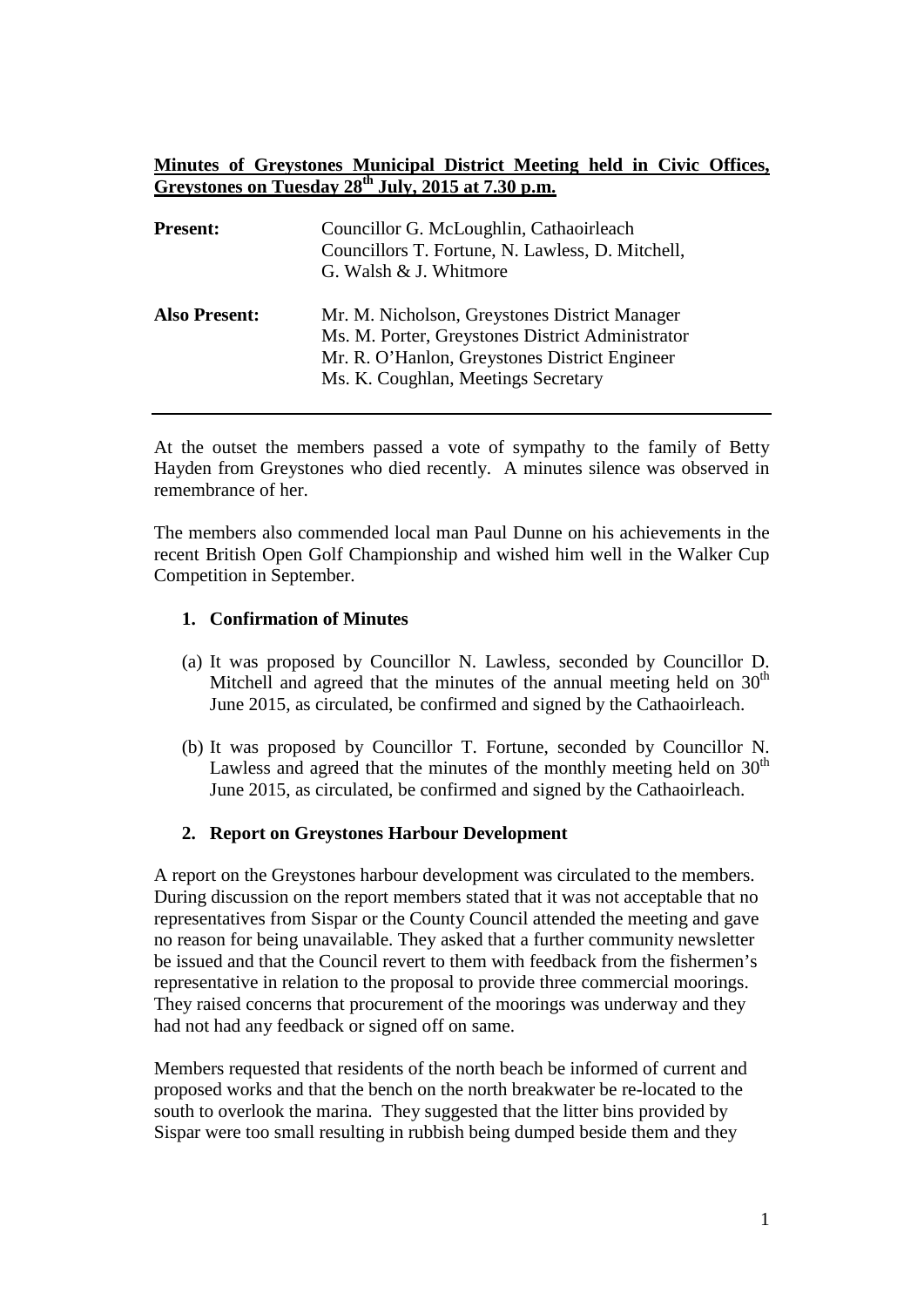requested that representatives from Sispar and the County Council be invited to attend their next meeting on Tuesday  $29<sup>th</sup>$  September.

## **3. Town Twinning**

Following discussion on town twinning the members agreed to invite representatives from Holyhead to visit Greystones to meet with the members to discuss town twinning and to attend the La Touche Legacy Festival of History on the weekend of September  $25<sup>th</sup>$  to  $27<sup>th</sup>$ . They also agreed to invite groups and organizations in the district to a meeting on Monday  $14<sup>th</sup>$  September 2015 at 7.00 p.m. to re-assess the level of interest in further progressing the twinning links with Holyhead. It was agreed too to defer a decision on the request to link with the school in France until after the meeting with Holyhead.

# **4. (a) Report from Greystones District Engineer**

## **(b) Update on projects funded from Greystones MD discretionary budget.**

The District Engineer circulated a report which included an update on projects funded from the Greystones MD discretionary budget and outlined the current position in relation to works in the district. He answered any queries from the members in relation to same.

Following discussion the members requested the District Engineer to consider the following:

- 1. Cutting back of hedges in the vicinity of schools before new school term
- 2. Liaison with Kilcoole Tidy Towns and Beachdale Residents Association prior to any works to remove trees and arch from Sea Road, Kilcoole
- 3. Update on NTA schemes in district
- 4. Update on budgets including amounts provided and spent

## **5. Notices of Motion:**

(a) Motion in the name of Councillor J. Whitmore: 'That the possibility of reinstating a diving board and raft in Greystones for recreational use during the summer months be examined'.

Following discussion on this motion the District Engineer agreed to look into the possibility of providing a diving board/pontoon for the 2016 bathing season.

(b) Motion in the names of Councillors G. McLoughlin and D. Mitchell: "That Wicklow County Council installs traffic lights on Victoria Road at the ramp between Brady's hardware and Centra. It is being used as a crossing at present and is dangerous without warning lights".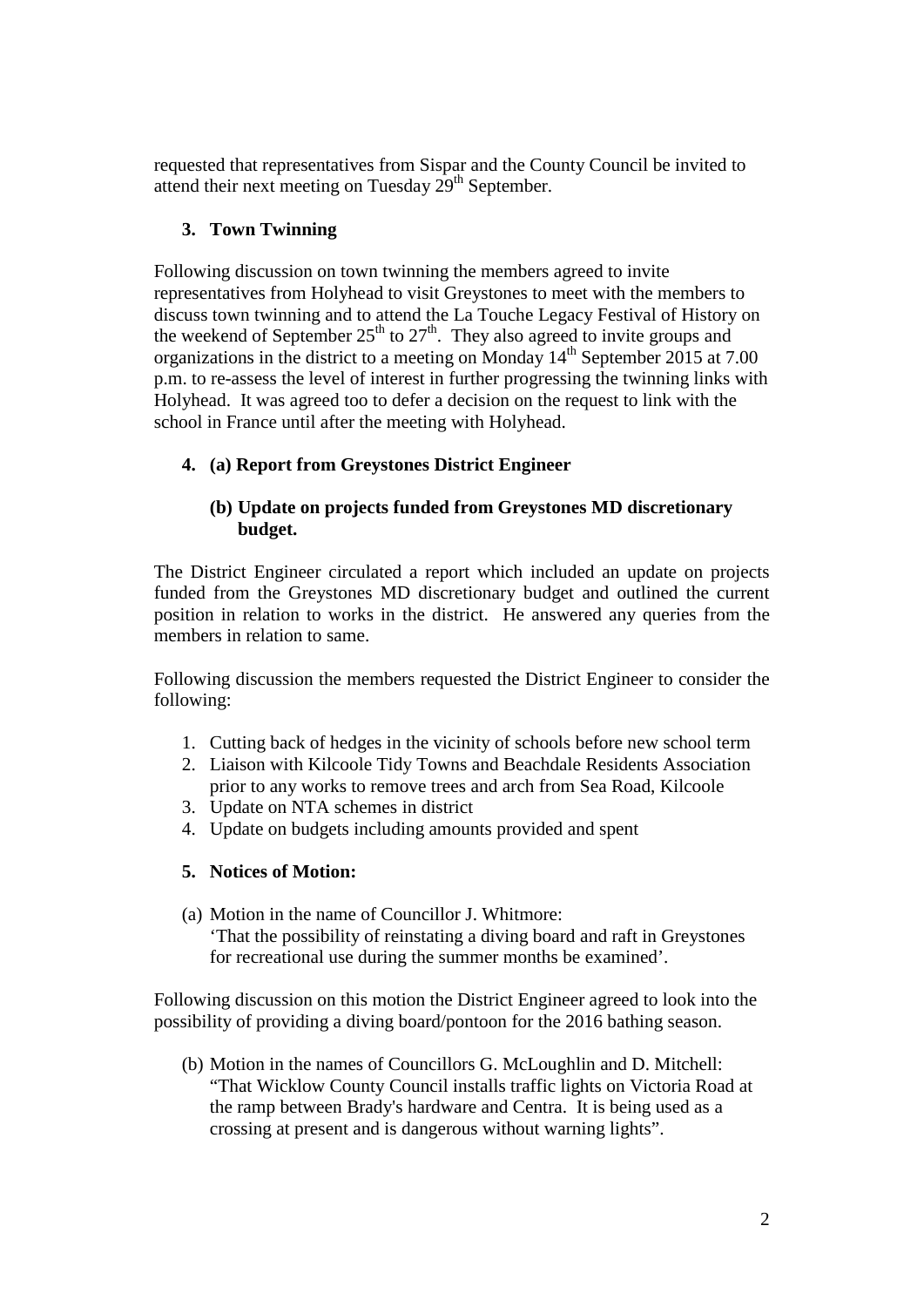During discussion on this motion the District Engineer stated that this road was part of the Harbour to Lidl NTA scheme so it may not be feasible to do anything there. He agreed to look into what options were available to make the ramp safer for pedestrians.

(c) Motion in the names of Councillors D. Mitchell & G. McLoughlin: "The path to the Park n' Ride is dark at night at the South end and either better lights should be installed or possibly vegetation cut back".

During discussion on this motion the District Engineer informed the members that he had requested the Wicklow County Council Roads Section to consider the relocation of these lights to the other side of the path where there was no vegetation as a long term solution to this problem.

(d) Motion in the names of Councillors D. Mitchell  $& G.$  McLoughlin: "The footpath on the old N11 up to Willow Grove has become narrow with soil and vegetation growing on it and needs to be scraped clean and vegetation cut. Also the first section of the road up to the Downs Hill from Barry's Bridge".

Following discussion on this motion the District Engineer stated that he would have the suction sweeper deployed in order to have the soil/debris on old N11 to Willow Grove and Old Downs Road from Barry's Bridge removed.

(e) Motion in the name of Councillor G. Walsh:

"I propose that this council examine the option of reopening the public toilets situated at Greystones Harbour. With the increasing footfall in the Harbour area in recent times, as a result of the new development and the increased popularity of the Bray/Greystones Cliff walk, it is important to have adequate public facilities operating for use".'

Following discussion on this motion the District Manager and Engineer agreed to have options for developing the existing site at the harbour to include toilets or alternatively moving one APC from the south beach to the harbour looked into.

(f) Motion in the names of Councillors D. Mitchell  $\&$  G. McLoughlin: "What would be required to provide a linked set of traffic lights from Tesco to Redford Park which was sensitive to the traffic flow at the time using cameras or other measuring devices?"

Following discussion on this motion the District Engineer stated that he would discuss this matter with the Senior Engineers in Wicklow County Council to see if it was possible to progress the matter.

(g) Motion in the names of Councillors G. McLoughlin & D. Mitchell: "Motorists have speeded up over the new 3 Trout Bridge. Repeater 50 kph signs need to be replaced and other measures considered".